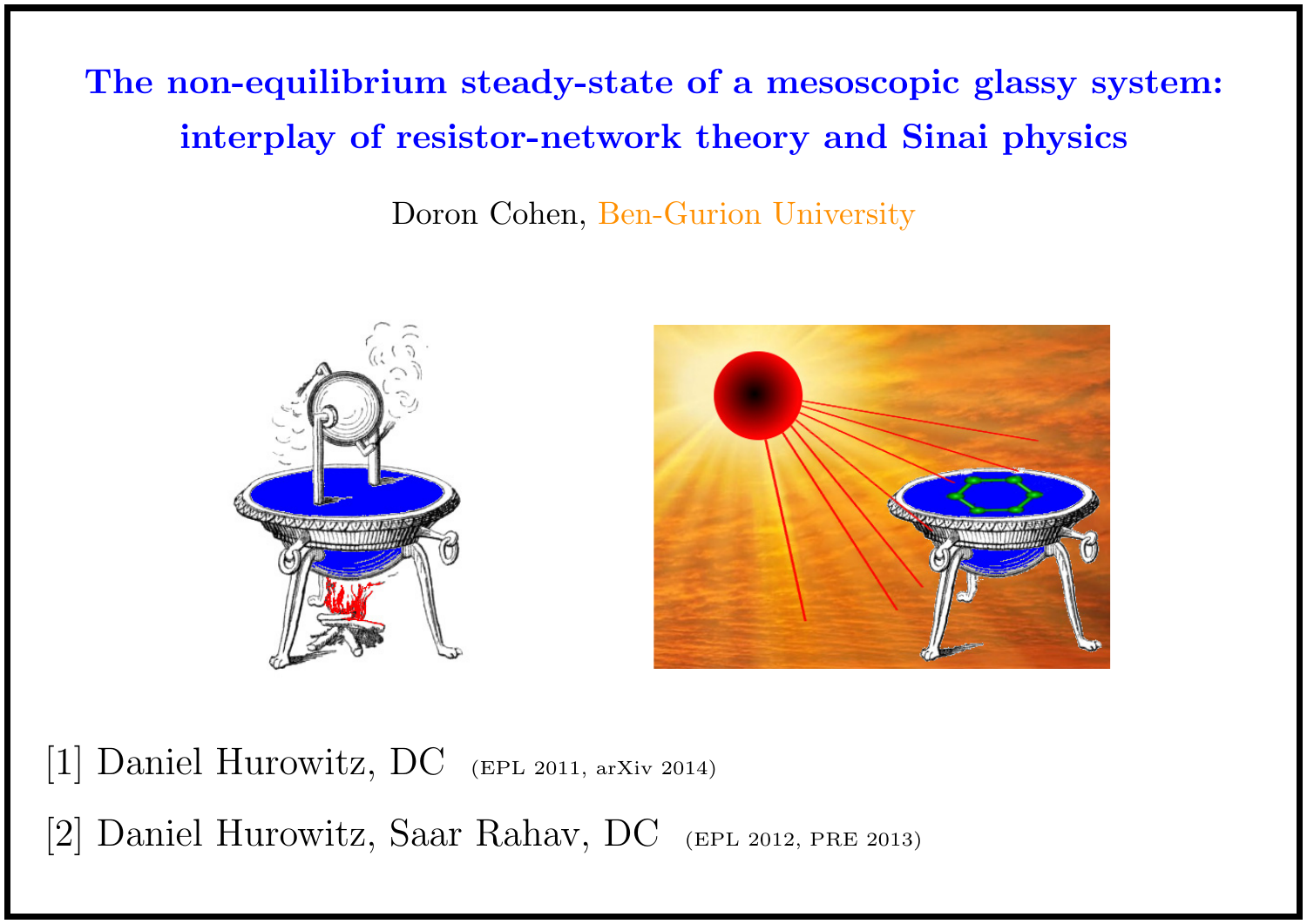### Mesoscopic glassy systems



In our study we consider systems that are "sparse" or "glassy", meaning that many time scales are involved. Standard thermodynamics does not apply to such systems.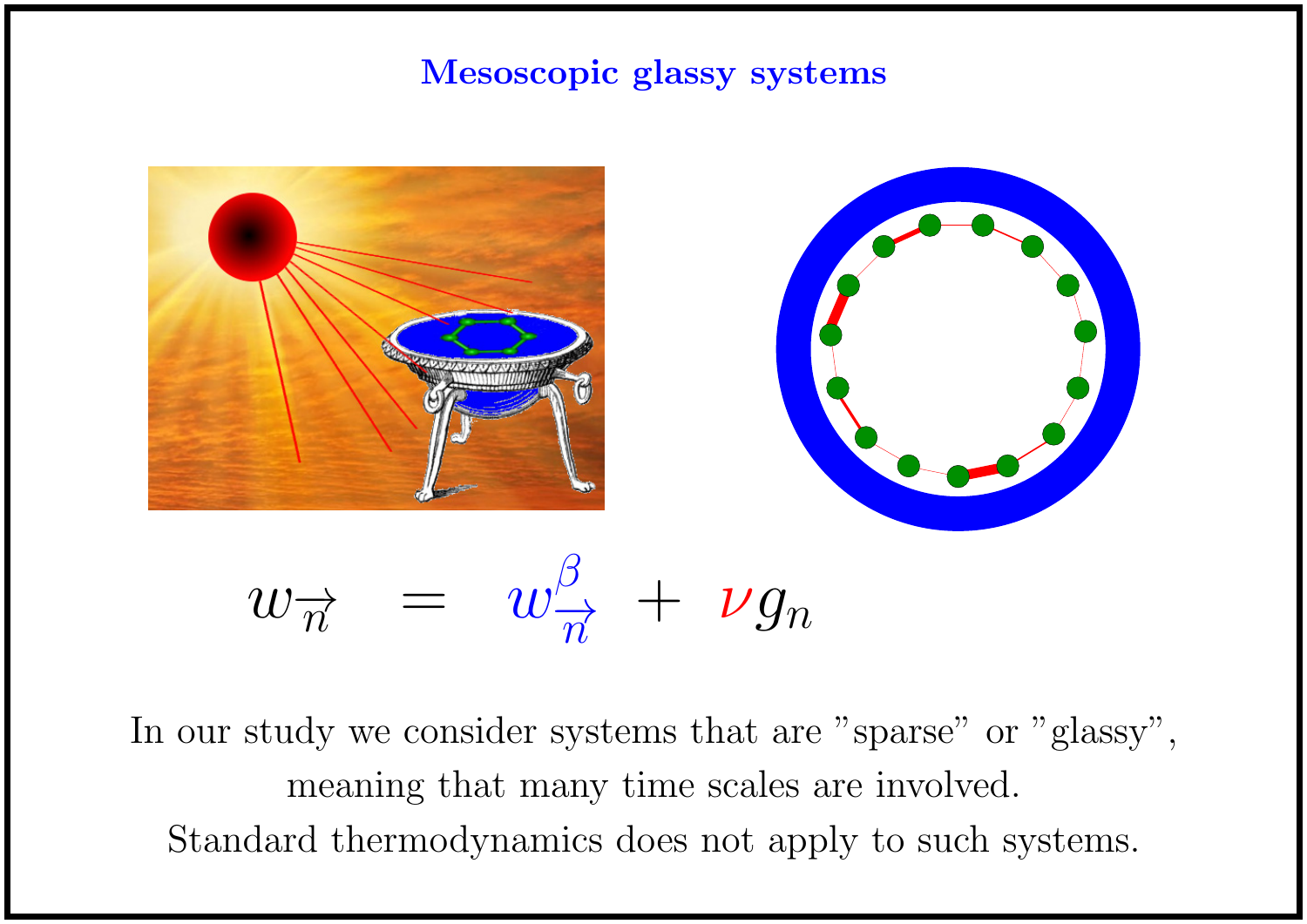## Minimal model of a "glassy" mesoscopic system

# $System + Bath + During$



$$
w_{\overrightarrow{n}} = w_{\overrightarrow{n}}^{\beta} + \nu g_n
$$
  

$$
g_n = \text{couplings}
$$

# Histogram of couplings



" $sparsity" = log wide distribution of couplings$ 

$$
w_n^{\nu} = \nu g_n
$$

$$
\frac{w_{\overrightarrow{n}}^{\beta}}{w_{\overleftarrow{n}}^{\beta}} = \exp\left[-\frac{E_n - E_{n-1}}{T_B}\right]
$$

corresponds to  $T_A = \infty$ 

corresponds to  $T_B =$  finite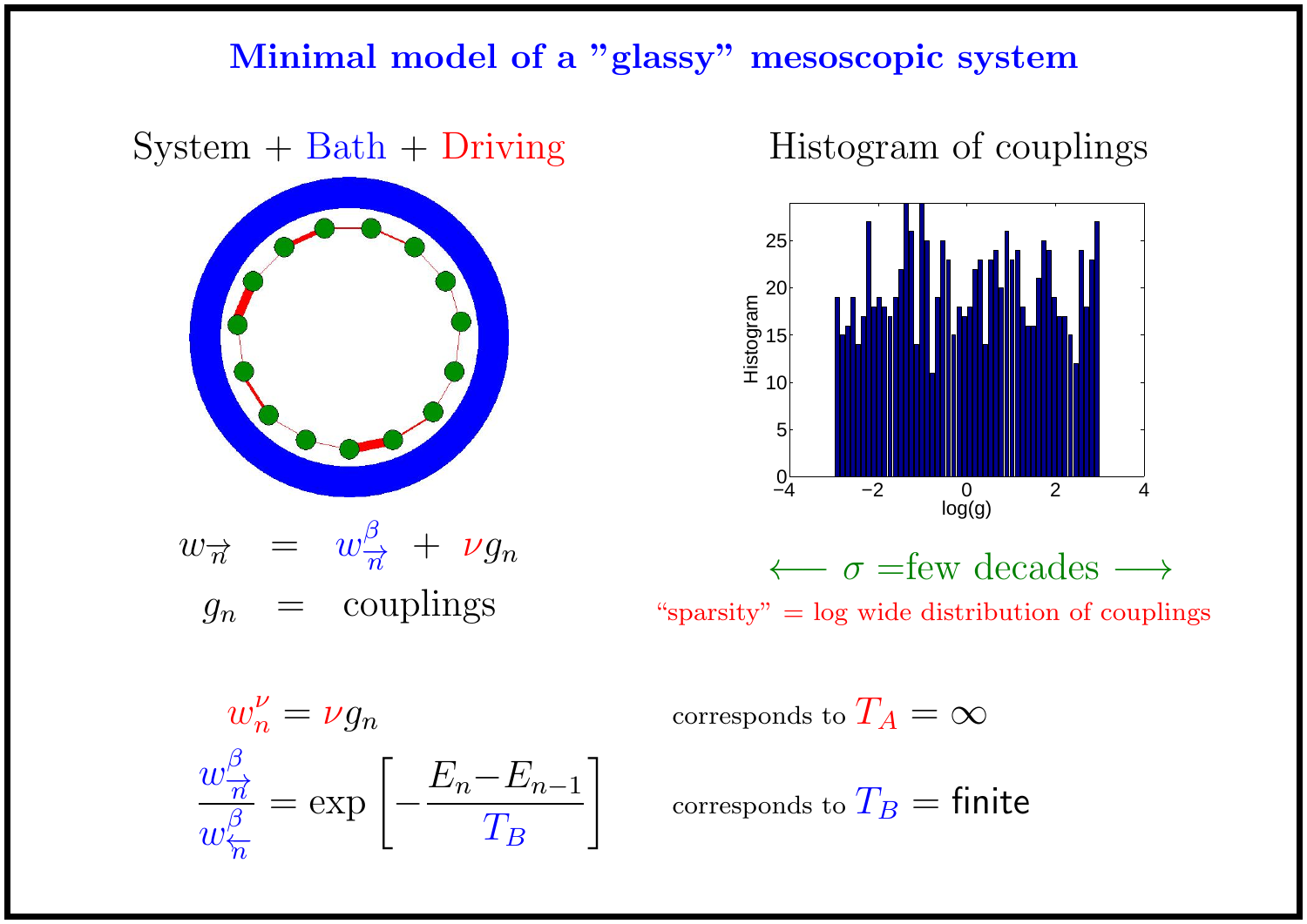#### The stochastic potential and the SMF

Steady state rate equations:

$$
I = w_{\overrightarrow{n}} p_n - w_{\overleftarrow{n}} p_{n+1}
$$

Stochastic field:

$$
\mathcal{E}(x_n) \equiv \ln \left[ \frac{w_{\overrightarrow{n}}}{w_{\overleftarrow{n}}} \right] \approx - \left[ \frac{1}{1 + g_n \nu} \right] \frac{E_n - E_{n-1}}{T_B}
$$

Stochastic potential:

$$
V(x) = -\int^{x} \mathcal{E}(x')dx' \approx \sum_{n} \left[ \frac{1}{1 + g_n \nu} \right] \frac{E_n - E_{n-1}}{T_B}
$$

Stochastic Motive Force:

$$
\mathcal{E}_{\circlearrowleft} \equiv \ln \left[ \frac{\prod_n w_{\overrightarrow{n}}}{\prod_n w_{\overleftarrow{n}}} \right] = \oint \mathcal{E}(x) dx \quad [0 \text{ if no driving}]
$$

Telescopic correlations:

$$
\mathcal{E}(x_n) \sim \Delta_n \equiv (E_n - E_{n+1})
$$

Yet... we have sparsely distributed couplings



Sinai's Random-Walk [1982]: Random, Uncorrelated & non symmetric transition rates  $\rightsquigarrow$  Buildup of activation barrier  $B \sim$ √  $\sqrt{N}$  $\rightsquigarrow$  Exponentially low current  $I \sim e^{-\sqrt{N}}$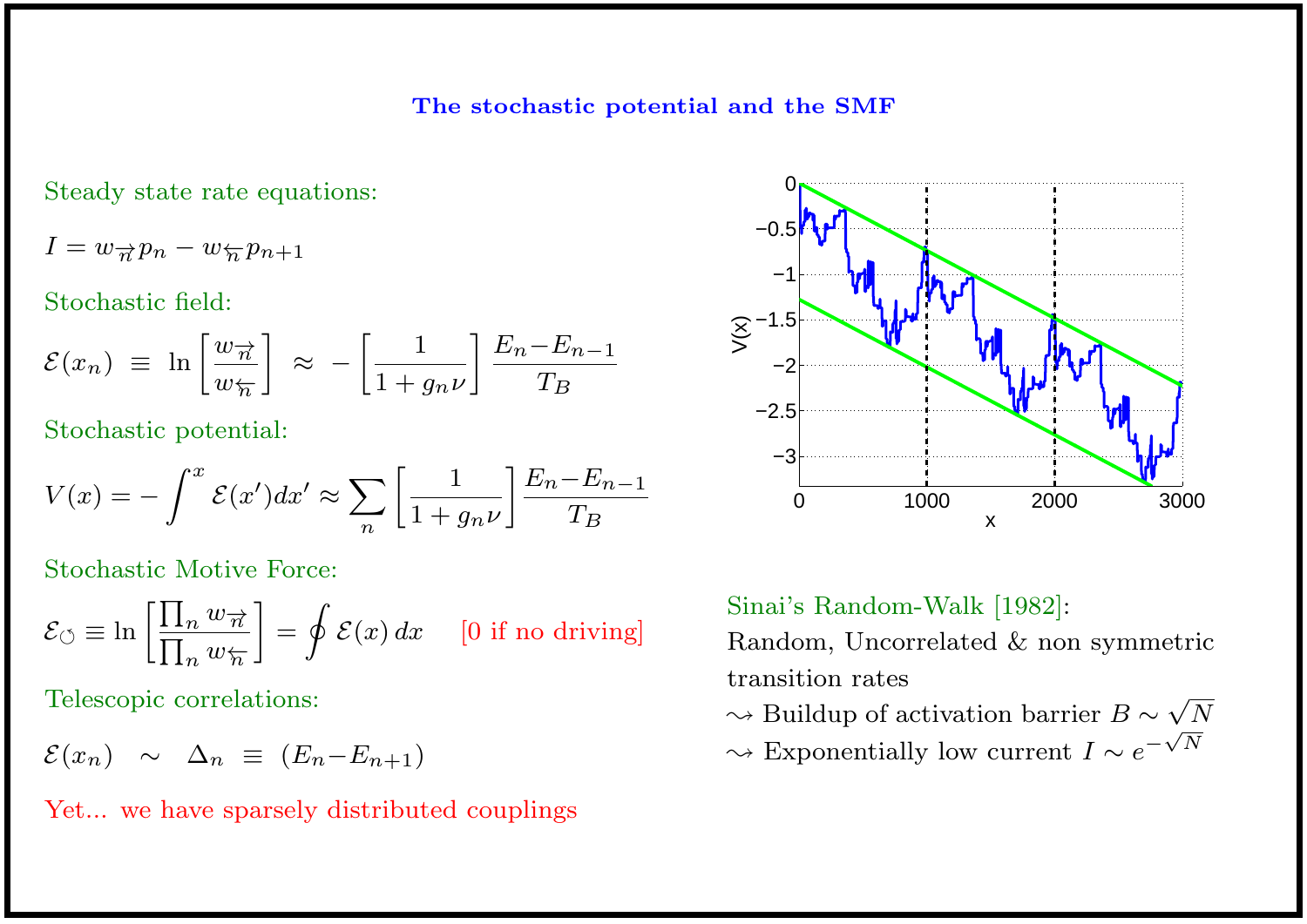# Current vs Driving intensity





 $\mathcal{E}_{\circlearrowleft}$  - Stochastic Motive Force B - Effective Activation Barrier

The number of sign changes depends on the sparsity  $\approx$ √  $\overline{\pi\sigma}$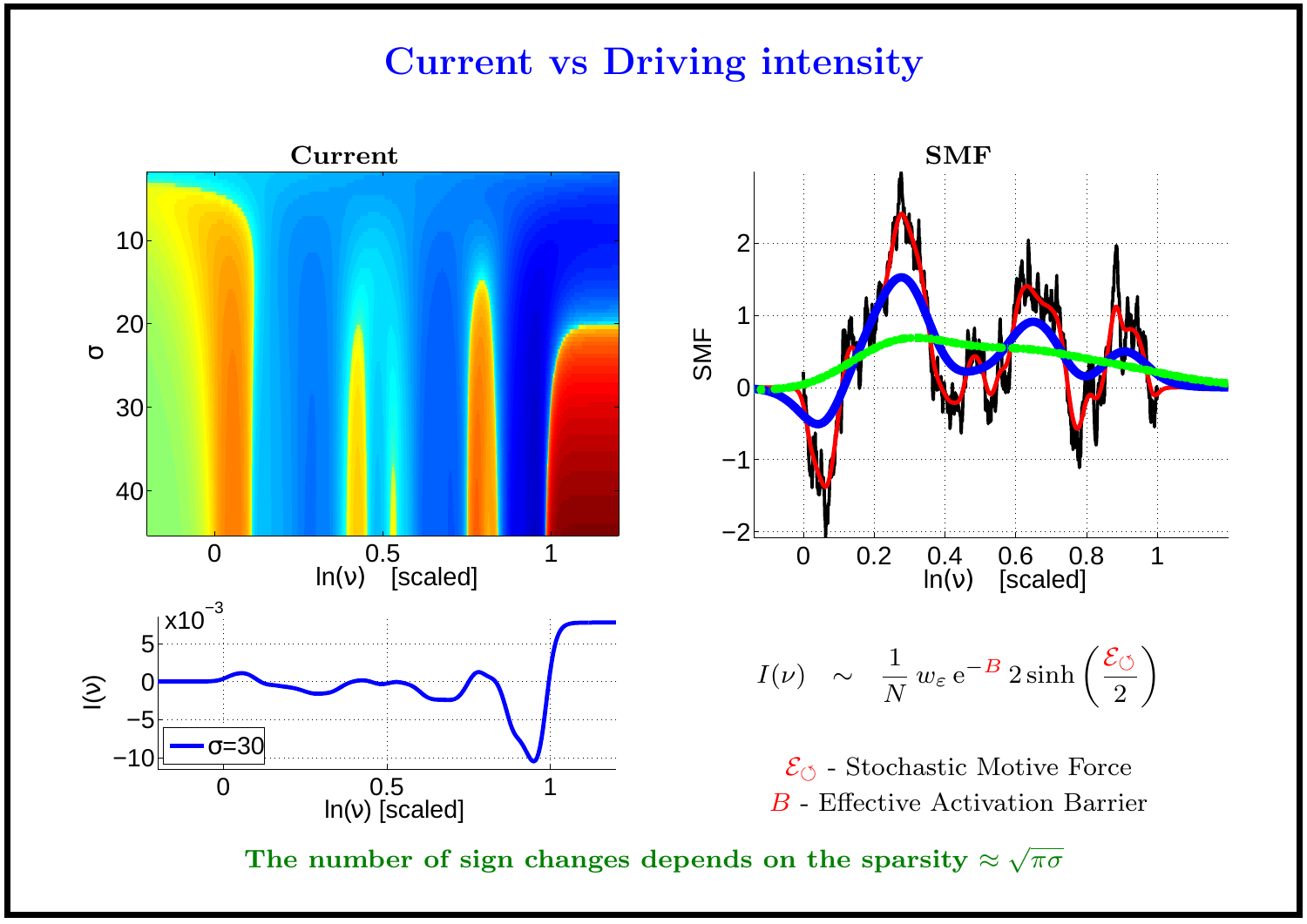## SMF vs Driving intensity





Expected number of sign changes  $\approx$ √  $\overline{\pi\sigma}$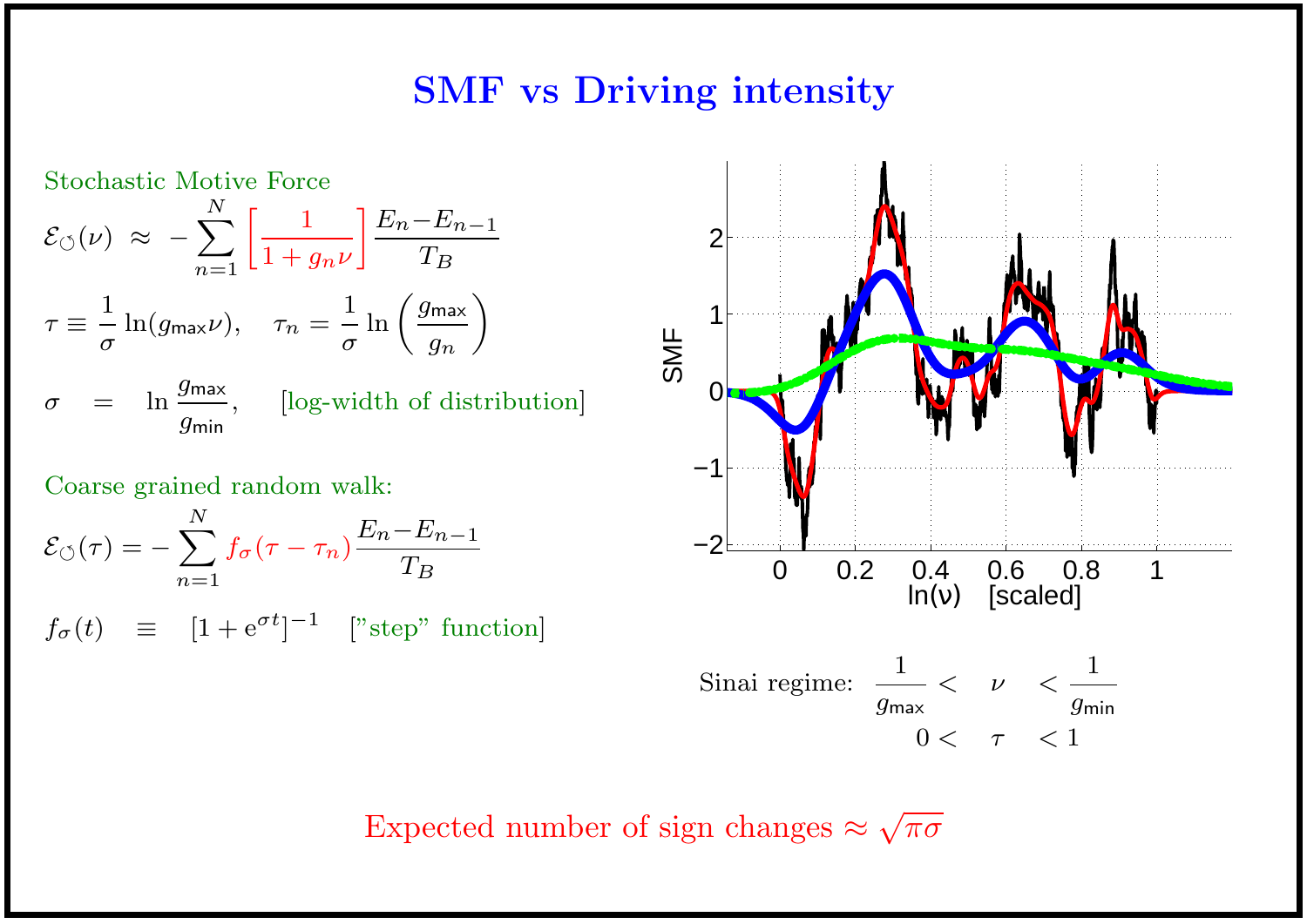### Statistics of the Current in the Sinai Regime



$$
I(\nu) \sim \frac{1}{N} w_{\varepsilon} e^{-B} 2 \sinh\left(\frac{\mathcal{E}_{\circlearrowleft}}{2}\right)
$$

 $\mathcal{E}_{\circlearrowleft}$  - Stochastic Motive Force

$$
Prob\left\{\text{barrier} < B\right\} \sim \exp\left[-\frac{1}{2}\left(\frac{\pi\sigma_B}{2B}\right)^2\right]
$$

$$
\sigma_{\rm B}^2 = 2 \Delta^2 N \, \frac{\ln(g_{\rm max} \nu)}{\sigma}
$$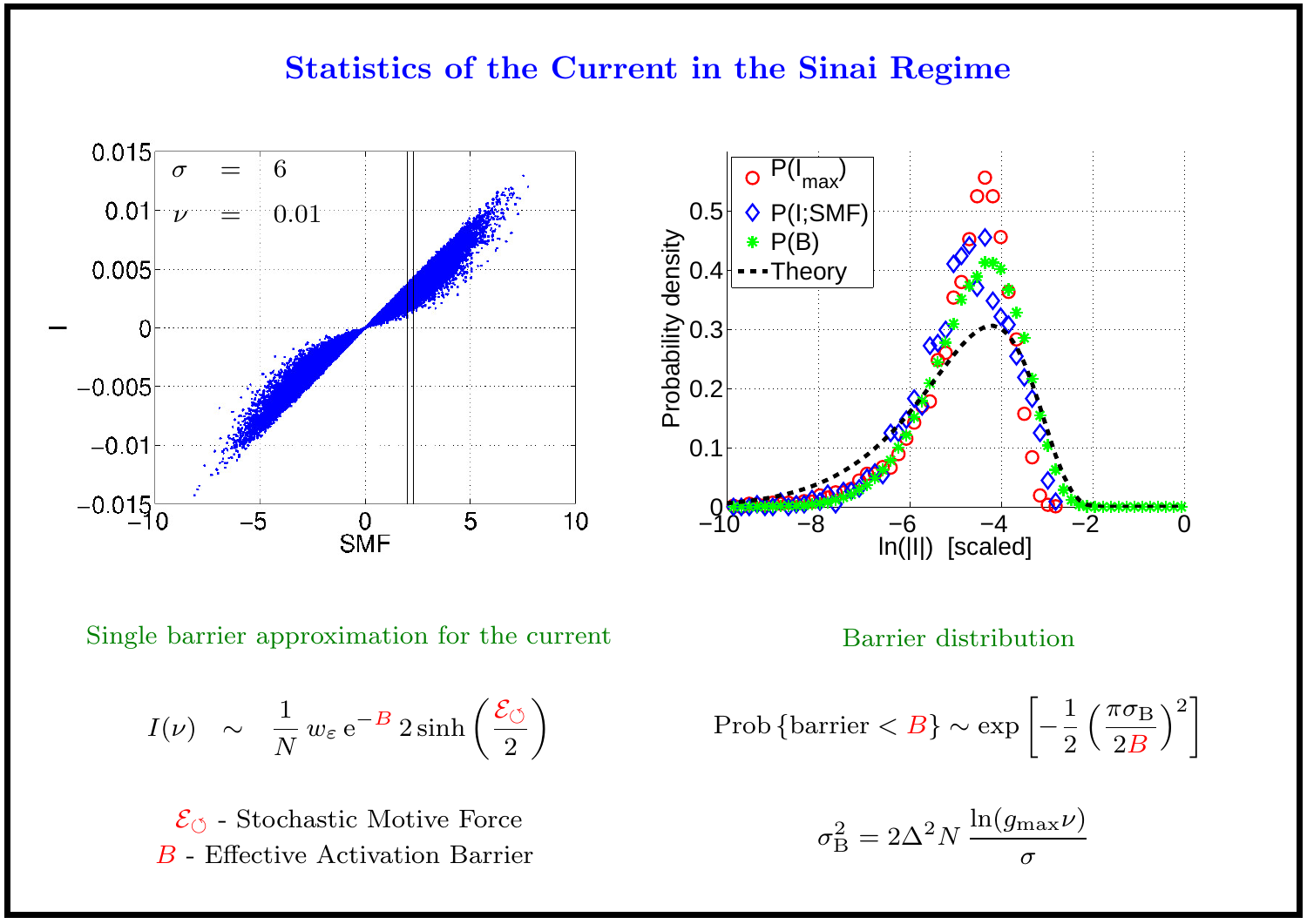#### Barrier Statistics

Activation Barrier  $\equiv$  Occupation range of a random walk.  $B \thickapprox$ 1 2  $\begin{bmatrix} \max\{U\} - \min\{U\} \end{bmatrix} \equiv 2R$ 

- Joint probability that a RW occupies the interval  $[x_a, x_b]$ :  $P_t(x_a, x_b) \equiv \text{Prob}(x_a < x(t') < x_b), \quad t' \in [0, t]$  $f(x_a, x_b) = \boldsymbol{d}$  $dx_a$  $\boldsymbol{d}$  $dx_b$  $P_t(x_a, x_b)$
- Make the transformation  $X =$  $x_a + x_b$ 2  $, \quad R = x_b - x_a$
- $\bullet$  A random walk process occupies range  $R$ :  $f(R) = \partial_R^2$ R  $\bigg[ R P_t(R) \bigg]$

Survival probability of a diffusion process with initial uniform distribution:  $P_t(R)$ 

• Solution to diffusion equation

$$
\rho_t(x) = \sum_{n=1,3,5,...}^{\infty} \exp\left[-D\left(\frac{\pi n}{R}\right)^2 t\right] \frac{4}{\pi n R} \sin\left(\frac{\pi n}{R}x\right)
$$

$$
P_t(R) = \int_0^R \rho_t(x) dx = \sum_{n=1,3,5,...}^{\infty} \frac{8}{\pi^2 n^2} \exp \left[ -D\left(\frac{\pi n}{R}\right)^2 t \right]
$$

$$
P_t(r) \approx \exp\left(-\frac{1}{2}\left(\frac{\pi\sigma}{R}\right)^2\right)
$$

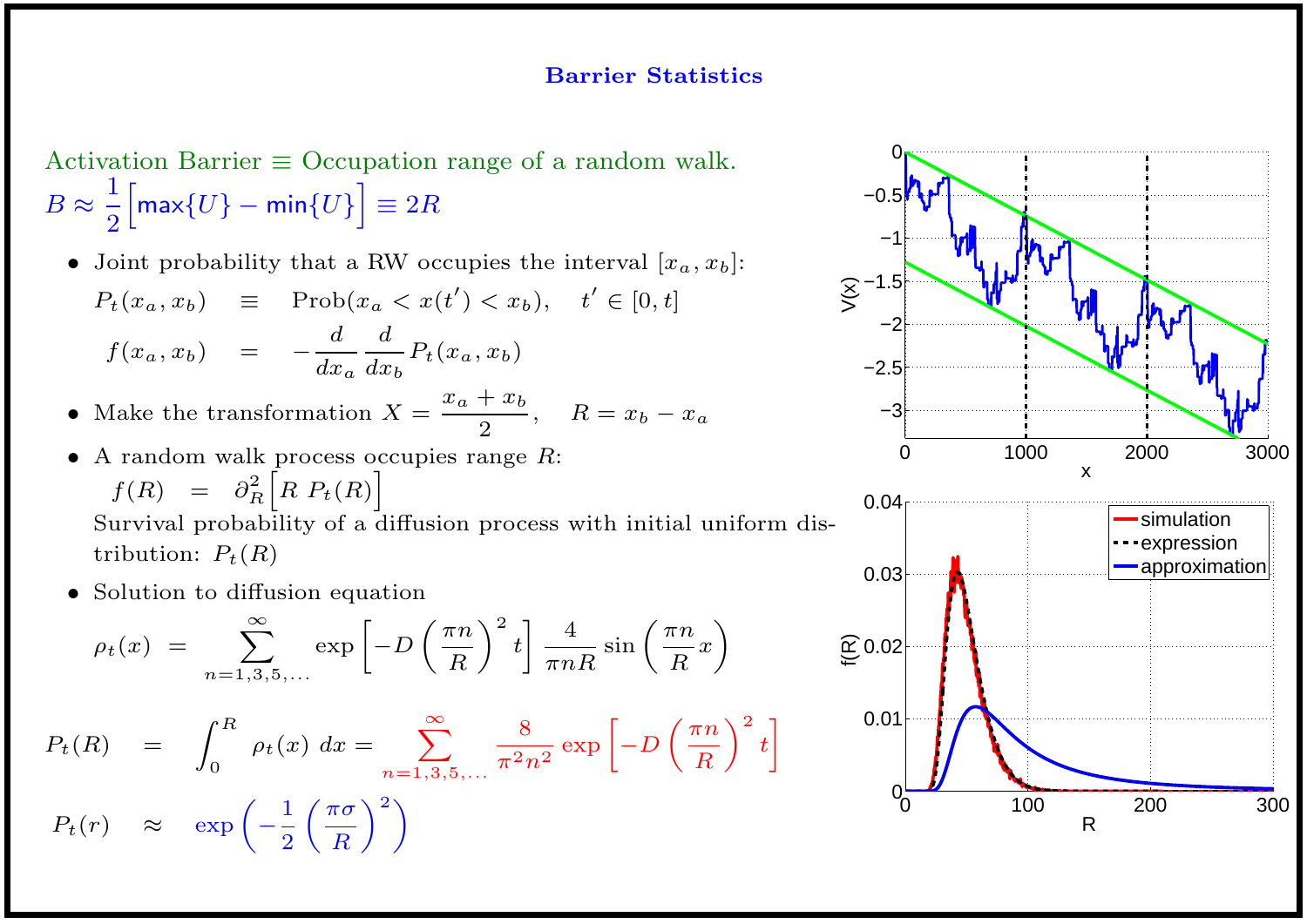### The NFT-based Einstein relation

The rate equation can be regarded as a probabilistic description of Sinai-type random walk process.

| Drift:                                     | $\langle x \rangle = vt$                                           | Optional notations: |                           |
|--------------------------------------------|--------------------------------------------------------------------|---------------------|---------------------------|
| Diffusion:                                 | $\text{Var}(x) = 2Dt$                                              | SMF:                | $\mathcal{E}_{\phi} = Ns$ |
| Einstein:                                  | $\frac{v}{D} = s \quad \leadsto \quad \frac{\mu}{D} = \frac{1}{T}$ | Bias field:         | $s = F/T$                 |
|                                            |                                                                    | Mobility:           | $v = \mu F$               |
| $s \equiv$ entropy-production-per-distance |                                                                    | Drift current:      | $I = (1/N)v$              |

### Analysis:

Time dependent solution of the rate equation  $(d/dt)p = Wp$ 

$$
p_n(t) \approx \frac{1}{L} \sum_{k,\nu} C_{k,\nu} e^{-\lambda_{\nu}(k)t} e^{ikn}
$$

$$
v = i \frac{\partial \lambda_0(k)}{\partial k} \Big|_{k=0}
$$
  

$$
D = \frac{1}{2} \frac{\partial^2 \lambda_0(k)}{\partial k^2} \Big|_{k=0}
$$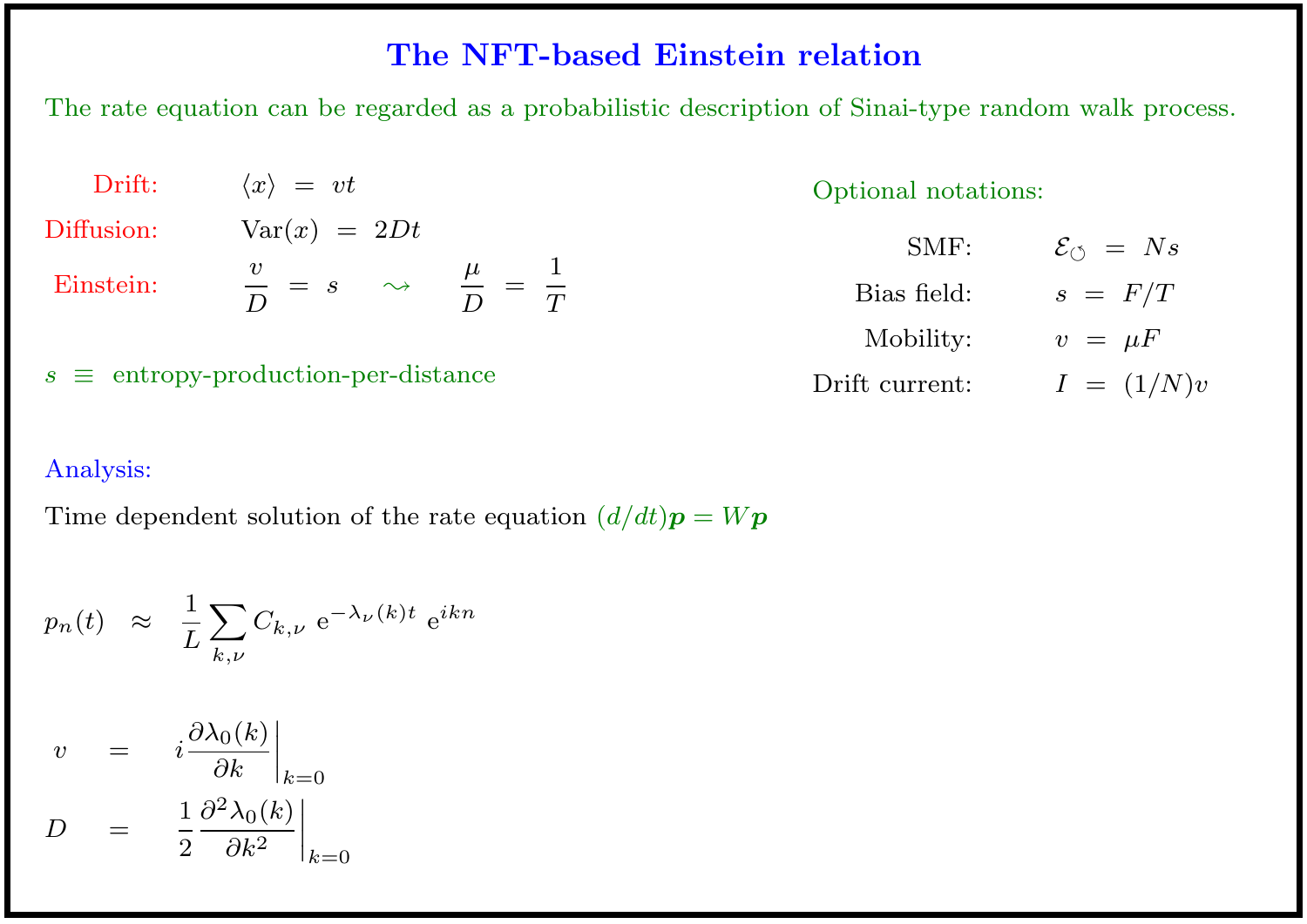#### **Observations**

$$
\frac{v}{D} = f_{\sigma}(s) \qquad f_{\sigma}(s) = \frac{2}{a_s} \tanh \frac{a_s s}{2}
$$

Without disorder a is the lattice constant  $a^{(0)}$ . As a function of  $\sigma$ , the asymptotic value  $a_{\infty}$  varies from  $a^{(0)}$  to  $a^{(N)}$ . As a function of s the function  $a_s$  varies from  $a^{(N)}$  to  $a_{\infty}$ .



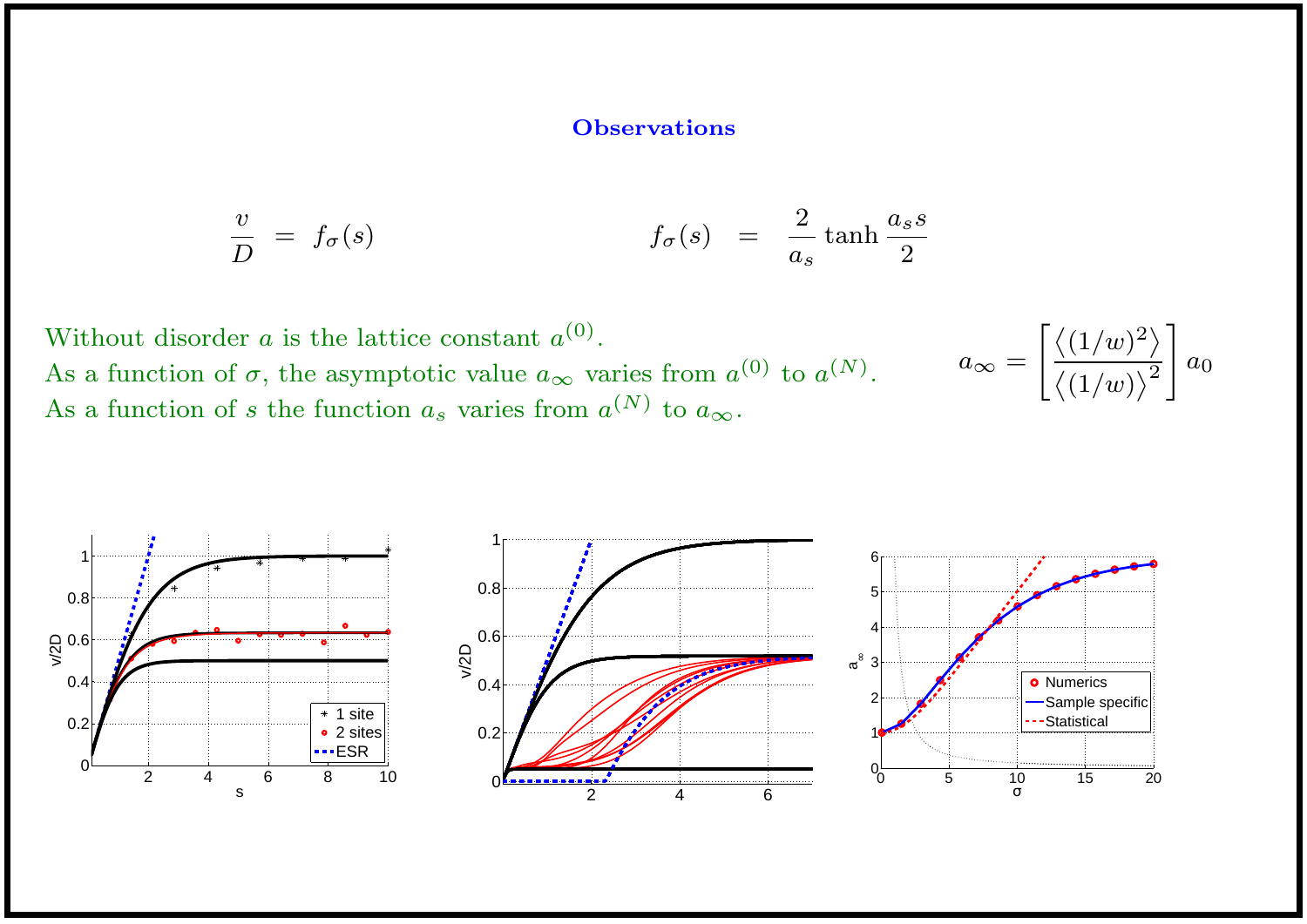#### NFT-based derivation

Define  $x$  as the winding number times the length of the ring.

$$
\frac{P\left[x(-t)\right]}{P\left[x(t)\right]} = \exp\left[-\mathcal{S}[x]\right] \qquad \qquad \leadsto \qquad \qquad \frac{p(-x;t)}{p(x;t)} = e^{-sx}
$$

Gaussian approximation

$$
p(x;t) \approx \overline{p}(x;t) = \frac{1}{\sqrt{4\pi Dt}} \exp\left[-\frac{(x-vt)^2}{4Dt}\right] \qquad \qquad \sim \qquad \frac{v}{D} = s
$$

The naive reasoning, based on CLT, is wrong, If we smear  $p(x)$  we get

$$
\frac{\overline{p}(-x;t)}{\overline{p}(x;t)} = e^{-\overline{s}x} \qquad \qquad \sim \qquad \frac{v}{D} = \overline{s} = \frac{2}{a}\tanh\frac{as}{2}
$$

Optionally we can derive  $f_{\sigma}(s)$  directly from the exact expression:

$$
p(x;t) = \int_{-\infty}^{\infty} dk \ e^{ikx + (\overrightarrow{w}e^{-ik} + \overleftarrow{w}e^{ik} - (\overleftarrow{w} + \overrightarrow{w}))t}
$$
  

$$
\overline{p}(x;t) = \int_{-\infty}^{\infty} dk \ e^{ik(x - (\overrightarrow{w} - \overleftarrow{w})t) - \frac{k^2}{2}(\overrightarrow{w} + \overleftarrow{w})t + \Theta(k^3t)}
$$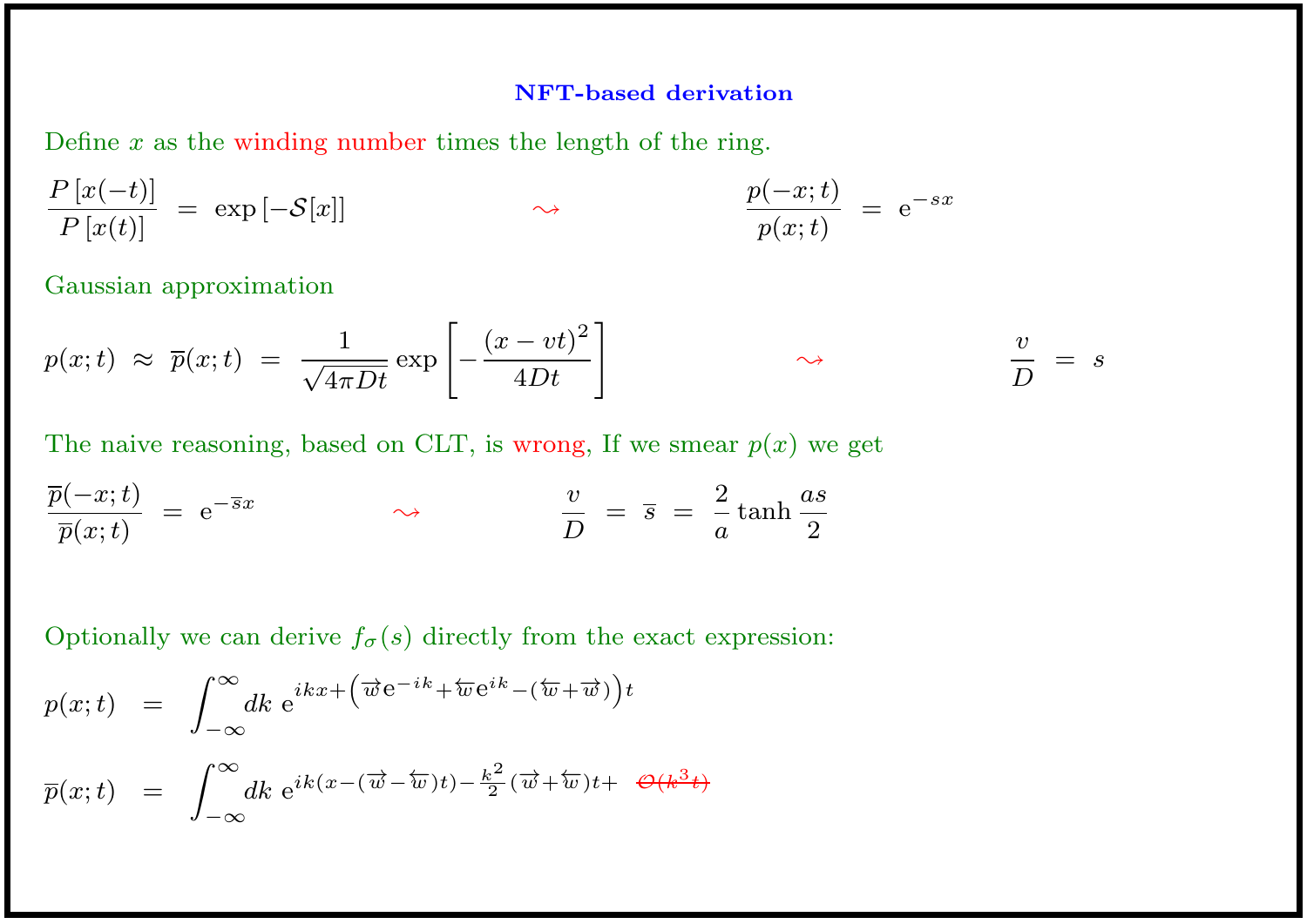### Thermodynamics of a "glassy" system

$$
w_{nm} = w_{nm}^{\beta} + w_{nm}^{\nu} = w_{nm}^{\beta} + \nu g_{nm}
$$

Cold bath:  $\frac{u}{u}$ 

$$
\frac{w_{nm}^{\beta}}{w_{mn}^{\beta}} = \exp \left[ -\frac{E_n - E_m}{T_B} \right]
$$

Hot source:  $g_{nm} = g_{mn}$ 



 $w^{\nu}$  by themselves - induces diffusion / ergodization  $w^{\beta}$  by themselves - leads to equilibrium Combined - leads to NESS

Linear response and traditional FD: Glassy response and Sinai physics: [within a wide crossover regime] Semi-linear response and Saturation:

 $\nu \times \{g\} \ll \{w^{\beta}\}\$  $\nu \times \{g\} \gg \{w^{\beta}\}\$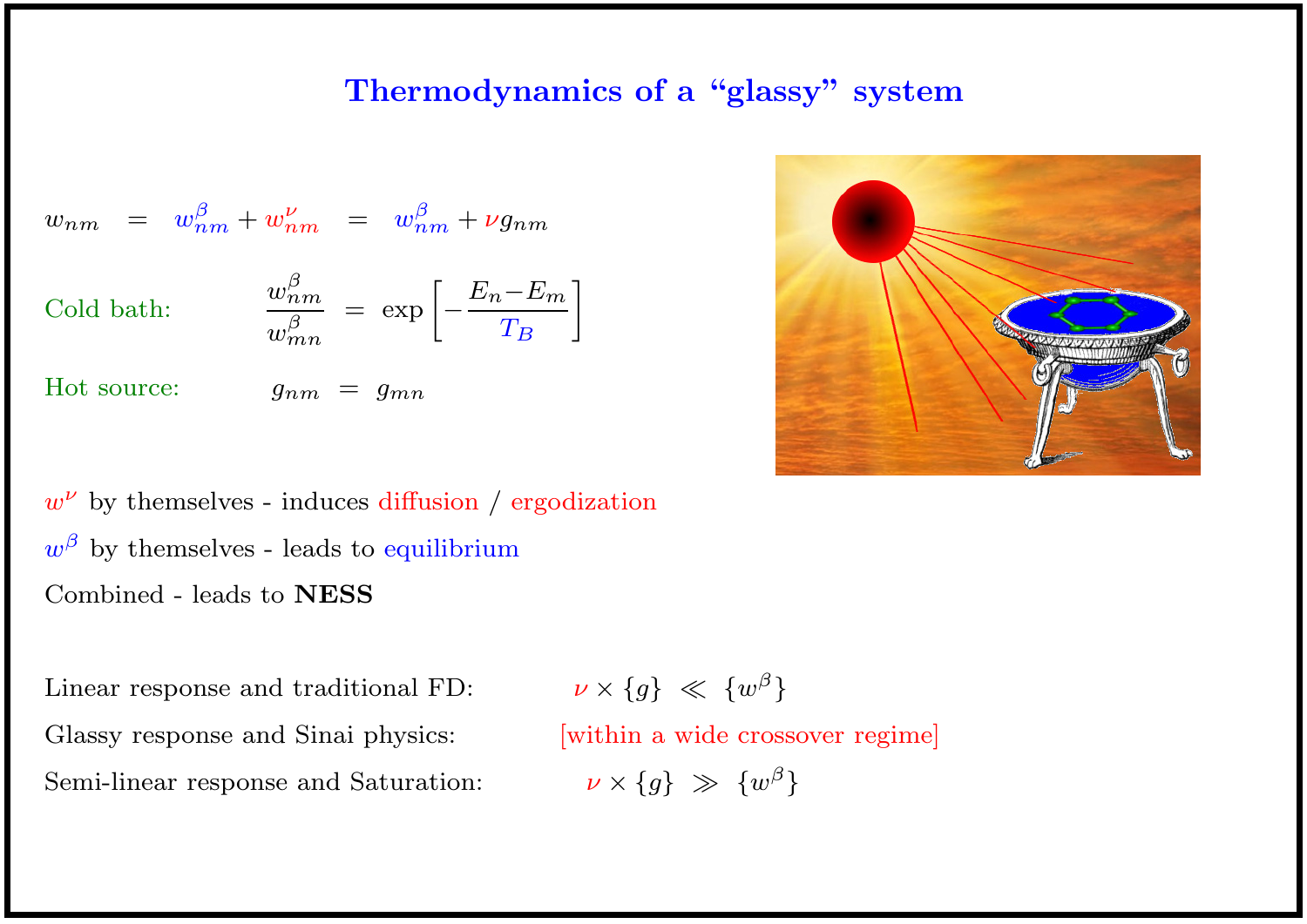FD relation for the rate of energy flow

$$
w_{nm} = w_{nm}^{\beta} + w_{nm}^{\nu} = w_{nm}^{\beta} + \nu g_{nm}
$$
  
\n
$$
\dot{w} = \text{rate of heating} = \frac{D(\nu)}{T_{\text{system}}}
$$
  
\n
$$
\dot{Q} = \text{rate of cooling} = \frac{D_B}{T_B} - \frac{D_B}{T_{\text{system}}}
$$

Hence at the NESS:

$$
T_{\text{system}} = \left(1 + \frac{D(\nu)}{D_B}\right) T_B
$$
  

$$
\dot{Q} = \dot{W} = \frac{1/T_B}{D_B^{-1} + D(\nu)^{-1}}
$$

Experimental way to extract response:

$$
D(\nu) = \frac{\dot{Q}(\nu)}{\dot{Q}(\infty) - \dot{Q}(\nu)} D_B
$$



 $D(\nu)$  exhibits LRT to SLRT crossover

$$
D(\nu) \;\; = \;\; \left[\overline{\left( \frac{w_n}{w_\beta + w_n} \right)}\right] \left[\overline{\left( \frac{1}{w_\beta + w_n} \right)}\right]^{-1}
$$

$$
D_{\text{[LRT]}} = \overline{g_n} \nu \qquad \text{[weak driving]}
$$
  

$$
D_{\text{[SLRT]}} = [\overline{1/g_n}]^{-1} \nu \qquad \text{[strong driving]}
$$

Expressions above assume n.n. transitions only.